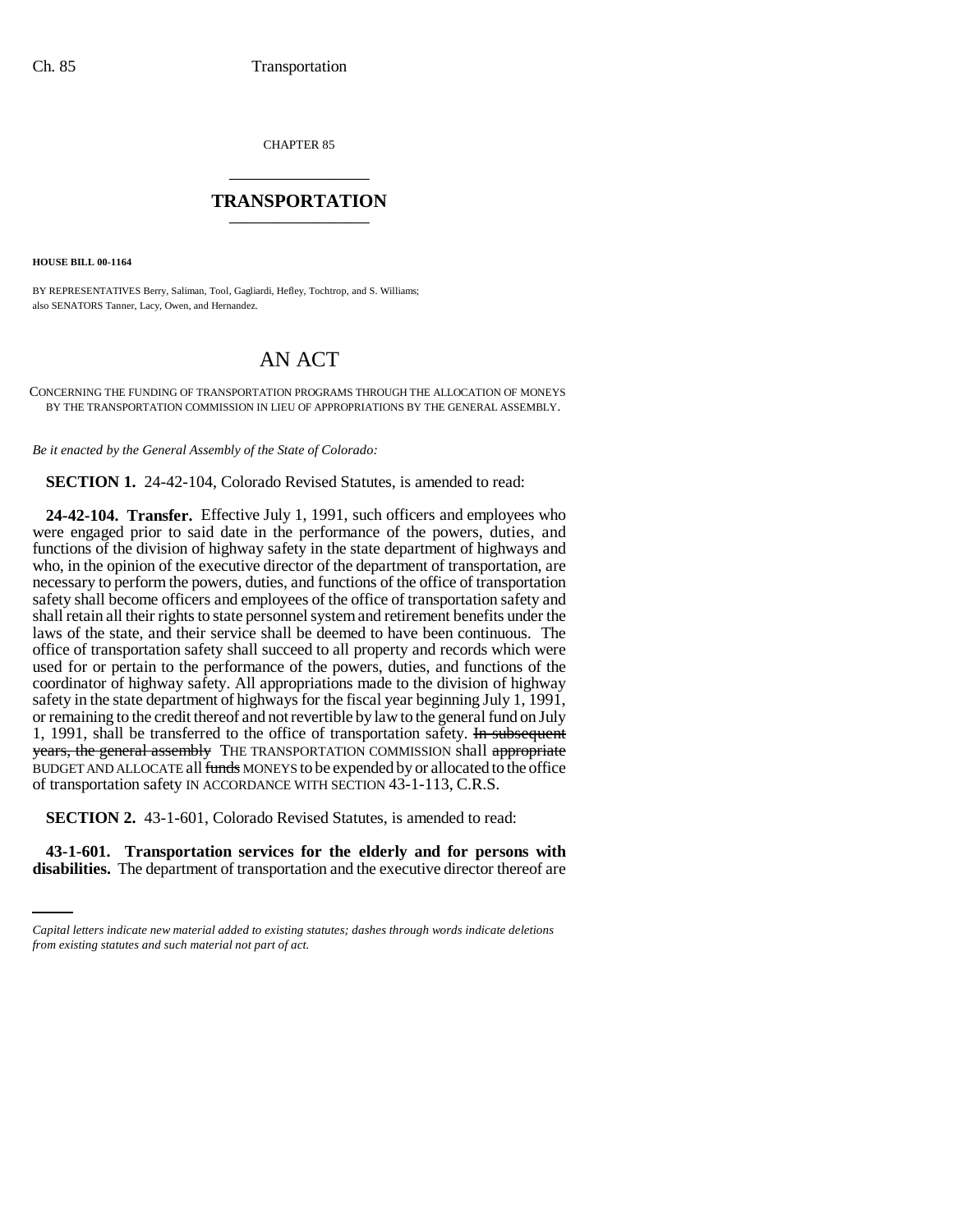Transportation Ch. 85

designated and authorized to take all steps and adopt all proceedings necessary to make and enter into such contracts or agreements as may be necessary for state application and administration of section 16 (b) (2) of the federal "Urban Mass Transportation Act of 1964" (Public Law 88-365, 49 U.S.C. sec. 1601, et seq.), or any amendment thereof or successor legislation thereto, specifically designed for state operations including grant programs for the purpose of assisting nonprofit corporations, associations, and public bodies in making available appropriate highway transportation services for the elderly and for persons with disabilities. In performing this work, the said department shall consult with concerned local authorities for a productive statewide coordinated effort and shall prepare a statewide survey showing the transportation needs of elderly and of persons with disabilities in priority order. The general assembly COMMISSION shall determine BUDGET AND ALLOCATE the amounts to be expended for such purposes and shall appropriate such amounts from the highway users tax fund IN ACCORDANCE WITH SECTION 43-1-113.

## **SECTION 3.** 43-4-402 (2), Colorado Revised Statutes, is amended to read:

**43-4-402. Source of revenues - allocation of moneys.** (2) The general assembly shall make an annual appropriation out of the moneys in the fund to the department of public health and environment in an amount sufficient to pay for the costs of laboratory services and implied consent specialists, which costs were previously paid out of the highway users tax fund. Of the moneys remaining in the fund, eighty percent shall be appropriated by the general assembly DEPOSITED IN A SPECIAL DRUNKEN DRIVING ACCOUNT WITHIN THE FUND, WHICH ACCOUNT IS HEREBY CREATED, AND SHALL BE AVAILABLE IMMEDIATELY, WITHOUT FURTHER APPROPRIATION, FOR ALLOCATION BY THE TRANSPORTATION COMMISSION to the office of transportation safety, which shall allocate such moneys in accordance with the provisions of section 43-4-404 (1) and (2). The remaining twenty percent shall be appropriated BY THE GENERAL ASSEMBLY to the division of alcohol and drug abuse in the department of human services which shall use such moneys for the purposes stated in section 43-4-404 (3). The office of transportation safety and the division of alcohol and drug abuse may use such amounts from the moneys ALLOCATED OR appropriated to them by this subsection (2) as may be necessary for the purpose of paying the costs incurred by said divisions THE OFFICE AND THE DIVISION in administering the programs established pursuant to this part 4; except that neither the office of transportation safety nor the division of alcohol and drug abuse may use for such purpose an amount which exceeds eight percent of the moneys ALLOCATED OR appropriated. to either division.

**SECTION 4.** 43-4-404 (1) and (2), Colorado Revised Statutes, are amended to read:

**43-4-404. Formula for allocation of moneys.** (1) The office of transportation safety shall allocate not less than thirty percent and not more than fifty percent of the moneys appropriated ALLOCATED to the division OFFICE pursuant to section 43-4-402  $(2)$  to counties which THAT have established a qualified drunken driving prevention and law enforcement program. The intent of the general assembly is that these moneys be expended in a manner which THAT will improve enforcement of drunken driving laws. To this end, rules and regulations for the distribution of these moneys shall be developed by the office of transportation safety. The division OFFICE shall report annually to the general assembly on the distribution and expenditure of these